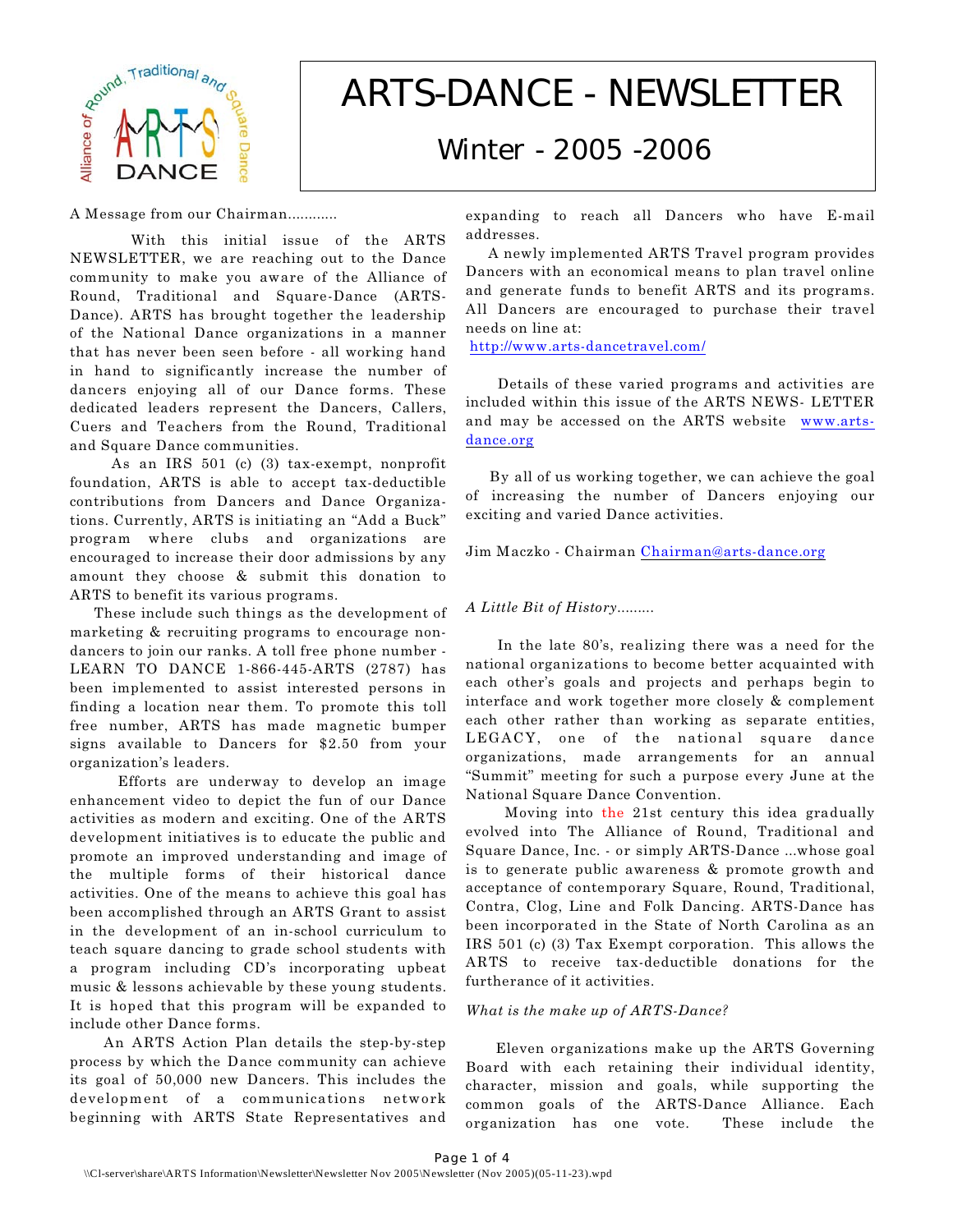AMERICAN CALLERS ASSOCIATION, CALLERLAB, CONTRALAB, International Association of Gay Square Dance Clubs (IAGSDC), National Square Dance Campers (NSDCA), National Square Dance Convention Executive Committee (NEC), ROUNDALAB, Single Square Dancers USA (SSDUSA), United Square Dancers of America (USDA), Universal Round Dance Council (URDC), USAWest Square Dance Convention Policy Board (USAWest). With these organizations working together, it has been possible to initiate efforts to enhance the public image of contemporary Square, Round and Traditional Folk dance activities.

 There is also an Auxiliary Governing Board. Currently it consists of the Kentucky Dance Foundation, Lloyd Shaw Foundation, The Square Dance Foundation of New England & the U.S. Handicapable Square Dance Association. These organizations may send a rep to the meeting but have no voting privilege.

 Associate Membership is open to any Dance Related Organizations, Recreational Leaders or Supporters of the Dance activities who annually donate \$100 to the ARTS. Individual membership may be granted to contributors who donated a minimum of \$50 per couple or \$25 per individual to The ARTS. Other individuals & groups are encouraged to participate or provide financial support through dances benefitting the ARTS & by contributions.

\* \* \* \* \* \* \* \* \* \* \* \*

 ARTS-Dance conducts 3 meetings a year - one in the Spring (March/April), Summer (Sunday after the NSDC) and it's Annual Meeting in October.

\* \* \* \* \* \* \* \* \* \* \* \*

 During the first few meetings of ARTS-Dance the various organizations, who would eventually form its Governing Board, spent time becoming better acquainted and establishing improved lines of communication and cooperation. Once Bylaws were adopted by this new cohesive organization, work began in earnest to acquaint the rest of the dancing world by publishing an informational brochure to inform the dance community of the establishment of ARTS-Dance and its mission. As individuals and organizations heard about ARTS-Dance and its mission contributions began to come in to support this effort. Some areas even held special Benefit dances for ARTS- Dance.

\* \* \* \* \* \* \* \* \* \* \* \*

Visit our website - learn more about ARTS-Dance [www.arts-dance.org](http://www.arts-dance.org)

#### *Looking back on 2004* -

 At its Spring meeting ARTS- Dance Governing Board elected Jim Maczko, Chairman, Henry Israel, Vice Chairman, Jerry Reed, Secretary & Edythe Weber, Treasurer. Many dancers had their first acquaintance with ARTS-Dance when at the 53rd National Square Dance Convention in Denver, CO they were given a comprehensive dancer demographic *survey* form to fill out. Additional surveys were also distributed at other national events. The replies were to help ARTS identify those who square dance. This in turn would help when ARTS could begin its efforts to enhance the public image of our activity.

 A *website* was established to introduce ARTS-DANCE to all those interested in its activities. Convenient links were also included to each of the Governing Board member organization's website. As new projects are started & achievements reached, this information is added to our website.

#### **[www.arts-dance.org](http://www.arts-dance.com)**

 By recognizing the promotional efforts of dance groups a Grant of \$1,000 was issued to the California Square Dance Council for its "Teach the Teacher" program that was going to be presented to the California Association for Health, Physical Education, Recreation and Dance (CAHPERD) at its Annual Conference in March of 2005. They plan to develop a workbook, CD's with high-energy music and a DVD to show how the dances can be executed to help teachers to use in their school program.

 ARTS-Dance was granted status by the IRS as a 501(c) (3) non-profit/charitable foundation.

 Much discussion also centered on creating videos to explain ARTS & to enhance the Square Dance image and to include all the many forms of dance included under the word "square dance".

 The groundwork was laid for ARTS-Dance to implement a toll-free telephone number for anyone to access information on contemporary Square, Round and Traditional Folk Dancing.

 To help in disseminating information about ARTS-Dance and its projects an effort was begun to set up a national network of ARTS representatives in every state.

 CALLERLAB's Recruit, Promote, Maintain (RPM) Committee was preparing packets to encourage clubs to "Add a Buck" to dance admissions to support the ARTS-Dance projects.

 A Brochure was developed to explain our new organization and accompanied our first display at the NSDC Showcase of Ideas. A Newsletter was suggested to better inform members & others of the progress & programs of ART-Dance.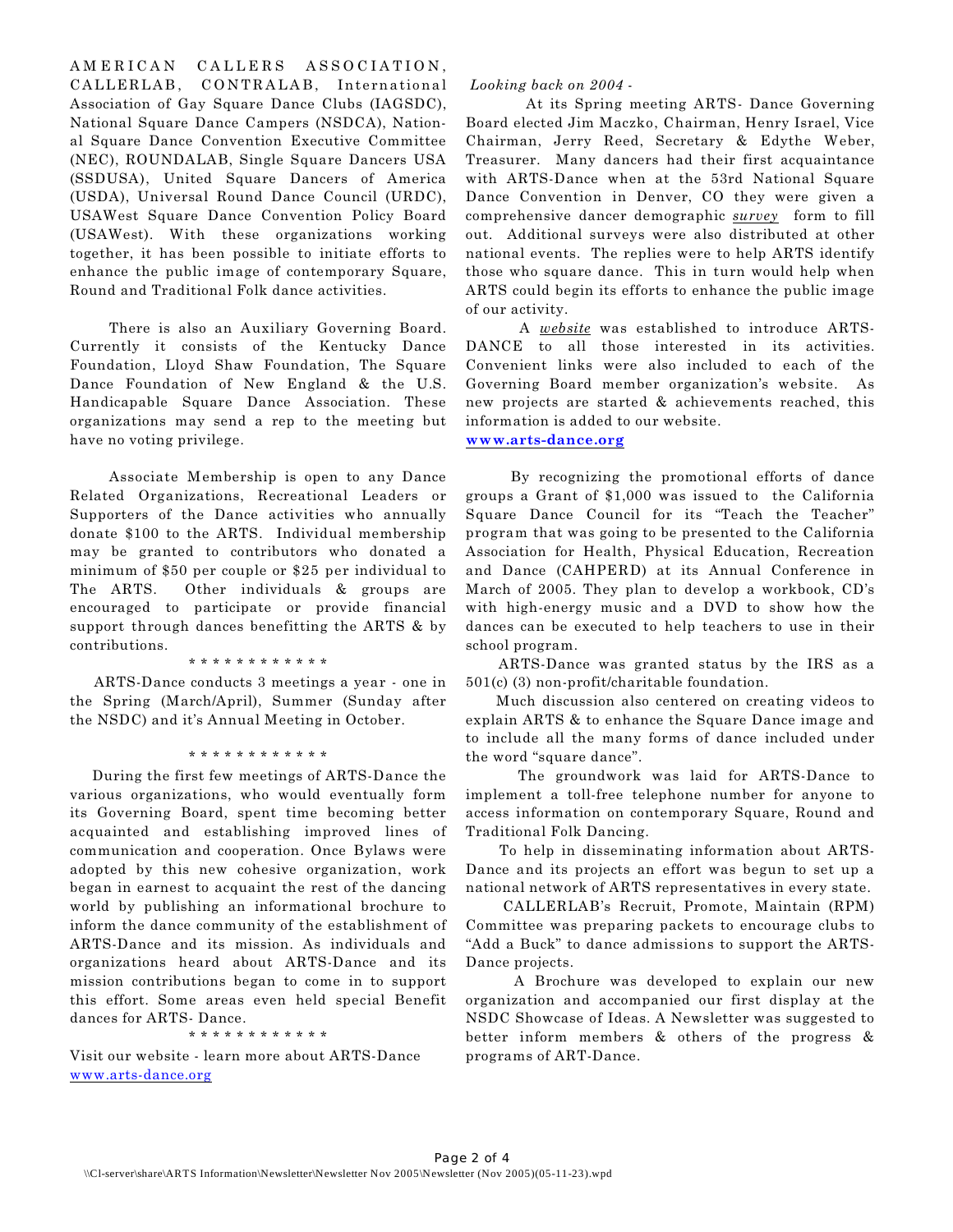#### \* \* \* \* \* \* \* \* \* \* \* \*

 ARTS-Dance realizes that many of our supporters are unable to devote the time and money to attend an ARTS-Dance meeting, but are interested in what is happening, a newsletter was created. Thus, you are now reading our first effort. We welcome your comments.

 Although some of our supporters are familiar with the founding of ARTS-Dance and its mission, it was felt that a brief background of what has transpired to bring ARTS-Dance up to where it is today should be in this initial issue.

 It was said that bringing together a coalition of allied dance groups who would work together to generate public awareness & promote growth and acceptance of contemporary Square, Round & all the Traditional Folk Dance form was "Mission Impossible". But if you ever come and sit in at any of our meetings, you will find while some discussions may be warm, we can usually come down to workable solutions agreeable to all.

#### \* \* \* \* \* \* \* \* \* \* \* \*

*Major ARTS-Dance Happenings in 2005...*

 **SURVEYS** - Michael Streby & Patty Wilcox have entered all the data and have distributed it to the various organizations who participated. The data collected by the various surveys have provided very consistent and important information. It seems that we should direct our Recruitment efforts toward the 50-59 age group.

 There will be no survey conducted during the 55th NSDC in San Antonio, TX, but one will be conducted at the 56<sup>th</sup> NSDC in Charlotte, NC.

 **MOVIE** - A documentary movie project has been proposed by recent college graduate Nick Korbee. Nick explained his ideas at our October Meeting. He plans for his movie to show the "true" image" of square dancing & its participants. Much is still in the "talking" stage with a lot of research underway. The ARTS will include information relating to this movie to our mailing list.

 **IMAGE ENHANCEMENT** - Previous discussions have resulted in agreement that production of a **video** should be pursued. Its goals would be to present all aspects of the activity to nondancers. Also discussion on length of videos, where they would be shown, how many videos and who to focus on. Surveys indicate 50-59 year olds. A Canadian Public Service Announcement was shown at the 54th NSDC and is available to use. Minnesota Central Region has also produced a video. There was discussion to consult others who have produced Public Service Announcement videos to obtain help with this effort. An Ad Hoc committee

is working on this project. Michael Streby will create a video to publicize the ARTS to be used at the 55th NSDC

 **Square 4 Life** - Don Feenerty & his cohorts believe strongly that people need to be invited, encouraged, convinced & brought to dances. We need to advertise, publicize & promote the activity. His Heritage Dance Association has actively stressed the physical health aspect as well as the mental and psychological aspects with excellent results...and will share them. It is work...but worth it. For more information contact Don at: [don@feenerty.com](mailto:don@feenerty.com)

 **ARTS at the National SD Conventions** – *At* the 54th NSDC in Portland, OR Representatives from PR firm Weber Shandwick presented 3 seminars on how PR can be used to help promote the growth of the activity. These excellent presentations were pro-bono (at no charge). A CD was produced with this info by the 54th NSDC staff. ARTS will be active at the 55th and 56th NSDC with seminars as well as having a display in their Showcase of Ideas.

 **LEARN TO DANCE - 1-800-445-ARTS (2787**) - A magnetic bumper sticker is available for \$2.50. By using the National SD DIRECTORY & the ARTS list of State Reps most questions or requests can be answered or forwarded on to someone who can do so. It was suggested a "Starter Kit" be created for any person living in an area where there is no dancing.

 **TEACHING SQUARE DANCING IN SCHOOLS** - The text and CD's in the "Teach the Teacher" materials created for the CA Ass'n of Health, Physical, Education, Recreation & Dance (CAHPERD) by the California SD Council, inc. was well received and sold out with orders taken for more copies! They are thinking of expanding it to junior classes. Their contact is Bonnie Abramson-Bjabramson@aol.com

 "Moving And Grooving" - a similar document with material & CD's sponsored by the British Columbia S&RD Federation has also met with much success in Canada. It has been evaluated by the BC Teachers Federation and may also be purchased. www.squaredance.bc.ca

 **PRESS RELEASES** - At various times press releases have been distributed to all known publications dealing with our activity. Michael Streby has created an E-mail listing for about half of these publications. Usually our PR's are E-mailed, but they are also available in hard copy. We thank the many publications who use our PR's.

 Please direct any questions for *ASK ARTS* to Del Reed at 321-633-1306 or [askarts@arts-dance.org](mailto:askarts@arts-dance.org)